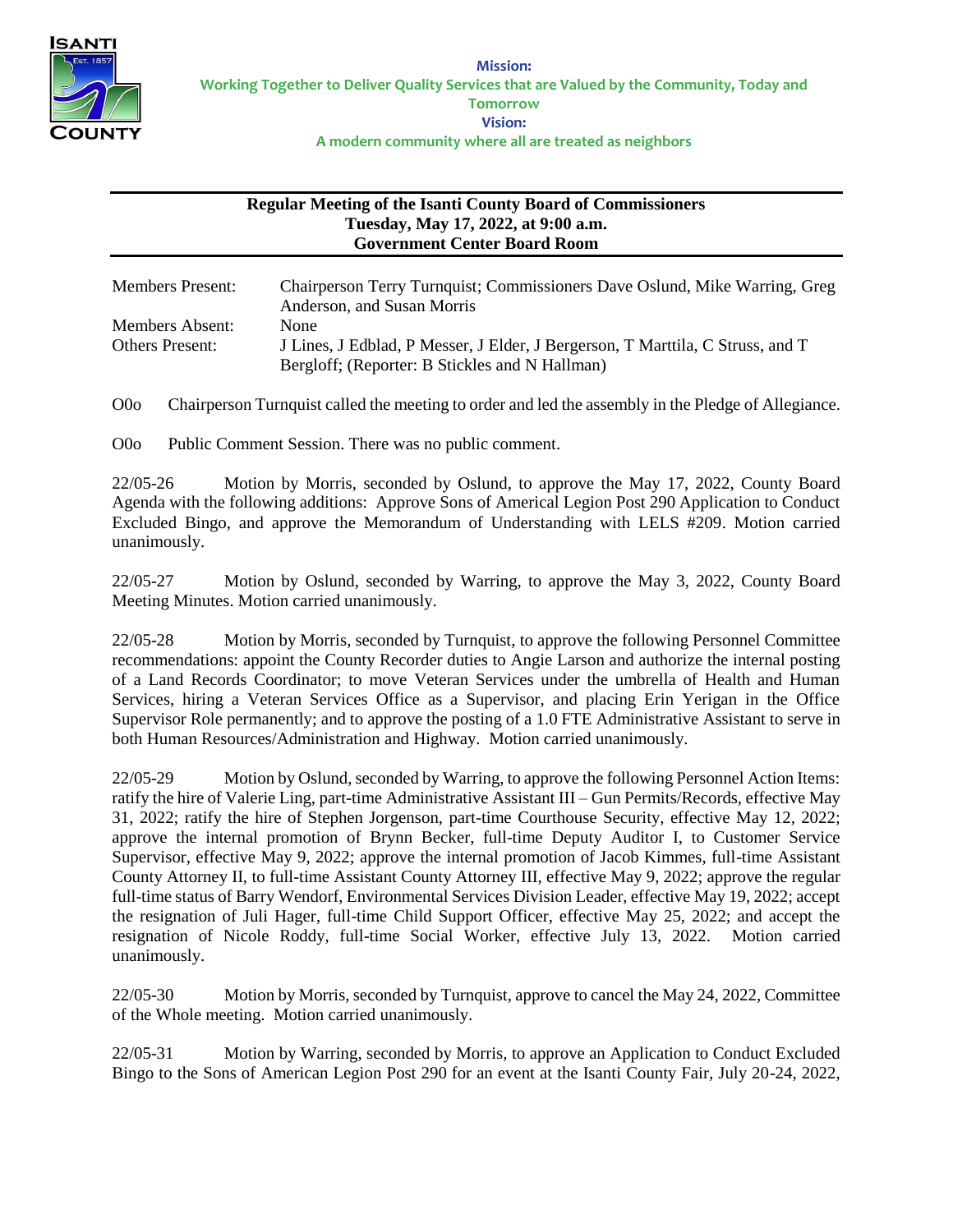located in Cambridge Township, Isanti County; further to waive any waiting period. Motion carried. Abstain: Anderson.

22/05-32 Motion by Morris, seconded by Anderson, to approve the Memorandum of Understanding with LELS #209 regarding 12-hour shifts for PSAP/Dispatchers. Motion carried unanimously.

| $22/05 - 33$                            |  |             | Motion by Anderson, seconded by Morris, to approve the following claims and warrants: |              |
|-----------------------------------------|--|-------------|---------------------------------------------------------------------------------------|--------------|
| <b>Advanced Correctional Healthcare</b> |  |             | \$15,972.36 MnCCC Lockbox                                                             | \$18,363.75  |
| DW Companies, LLC                       |  |             | \$24,472.50 Mora Psychological Services                                               | \$5,600.00   |
| Int'l Thought Leaders Network           |  |             | \$87,500.00 Morris Electronics                                                        | \$9,802.38   |
| Marco Technologies, LLC                 |  | \$25,267.00 |                                                                                       |              |
|                                         |  |             | Total Claims & Warrants                                                               | \$186,977.99 |
|                                         |  |             |                                                                                       |              |

Motion carried unanimously.

22/05-34 Motion by Turnquist, seconded by Anderson, to approve the contract amendment between Country Services, Inc., and Isanti County Health and Human Services for July 2022 through December 2022. Motion carried unanimously.

22/05-35 Motion by Warring and seconded by Oslund: 1) Approval was given for all public assistance and social service actions, public assistance and social service expenditures, and social welfare expenditures as listed on the agenda of this meeting and as detailed in supporting documents maintained in the Family Services Department and 2) Payment of the following Family Services Department claims for Public Assistance, Administration, and Social Services was approved:

| Becklin/Whitney Consulting Engineers      |              | \$15,675.00  | Kanabec Co Family Services         |     | \$23,798.40  |
|-------------------------------------------|--------------|--------------|------------------------------------|-----|--------------|
| Canvas Health                             |              | 41,124.32    | Little Sand Group Homes            | S.  | 17,169.00    |
| Department of Human Services              |              | 33,961.44    | MSOP-MN Sex Off Prog-462           | \$. | 7,058.70     |
| Family Pathways                           |              | 10,872.50    | Prairie Lakes Youth Programs       | S.  | 17,614.85    |
| Isanti County Attorney                    | S.           | 25,234.55    | <b>Resource Training/Solutions</b> | S.  | 9,547.06     |
| Isanti County Auditor-Treasurer           | <sup>S</sup> | 19,046.79    | Rise Incorporated                  |     | \$36,344.25  |
| Isanti County Auditor-Treasurer           | S.           | 26,976.00    | Therapeutic Services Agency        |     | \$14,788.34  |
| <b>Isanti County Family Services</b>      |              | 22,233.36    | <b>Auditors</b>                    |     | \$337,978.58 |
| <b>Total all Family Services Vouchers</b> |              | \$659,423.14 |                                    |     |              |
| Motion carried unanimously.               |              |              |                                    |     |              |

22/05-36 Motion by Oslund, seconded by Warring, to approve the 2022 Federal Boat Patrol Grant in the amount of \$4,000.00. Motion carried unanimously.

22/05-37 Motion by Oslund, seconded by Turnquist, to approve the following Utility Permits: Permit No. 22-05-22 – Ease Central Energy – Construct a buried power line across CSAH 1 line will run from existing pole across to the North side of CSAH 1; Permit No. 22-05-23 – Lumen – Construct a underground cable along CSAH 7 place new communication line and pedestal on west side of CSAH 7 starting 2250' N of CSAH 5 across CSAH 7 to service property address 39951 Feldspar St NW Princeton; Permit No. 22-05-24 – Midcontinent Communications – Construct a buried communication cable and pedestals along CSAH 10 from 269<sup>th</sup> Ave to 27110 Verdin St NW along East side then crossing and from 27110 Verdin St NW to 27526 Verdin St NW along the West side crossing an additional two times for services on the East side for a total of 3; Permit No. 22-05-25 – Lumen – Construct underground cable along CR 33 place new communication line and East side of CR 33 in front of property address 34039 Hastings St NE Cambridge MN 55008; and Permit No. 22-05-26 – Midcontinent Communications – Construct a buried communication cable along the West side of CR 70 from 29268 Holly St NW south 170 ft to 29196 Holly St NW. Motion carried unanimously.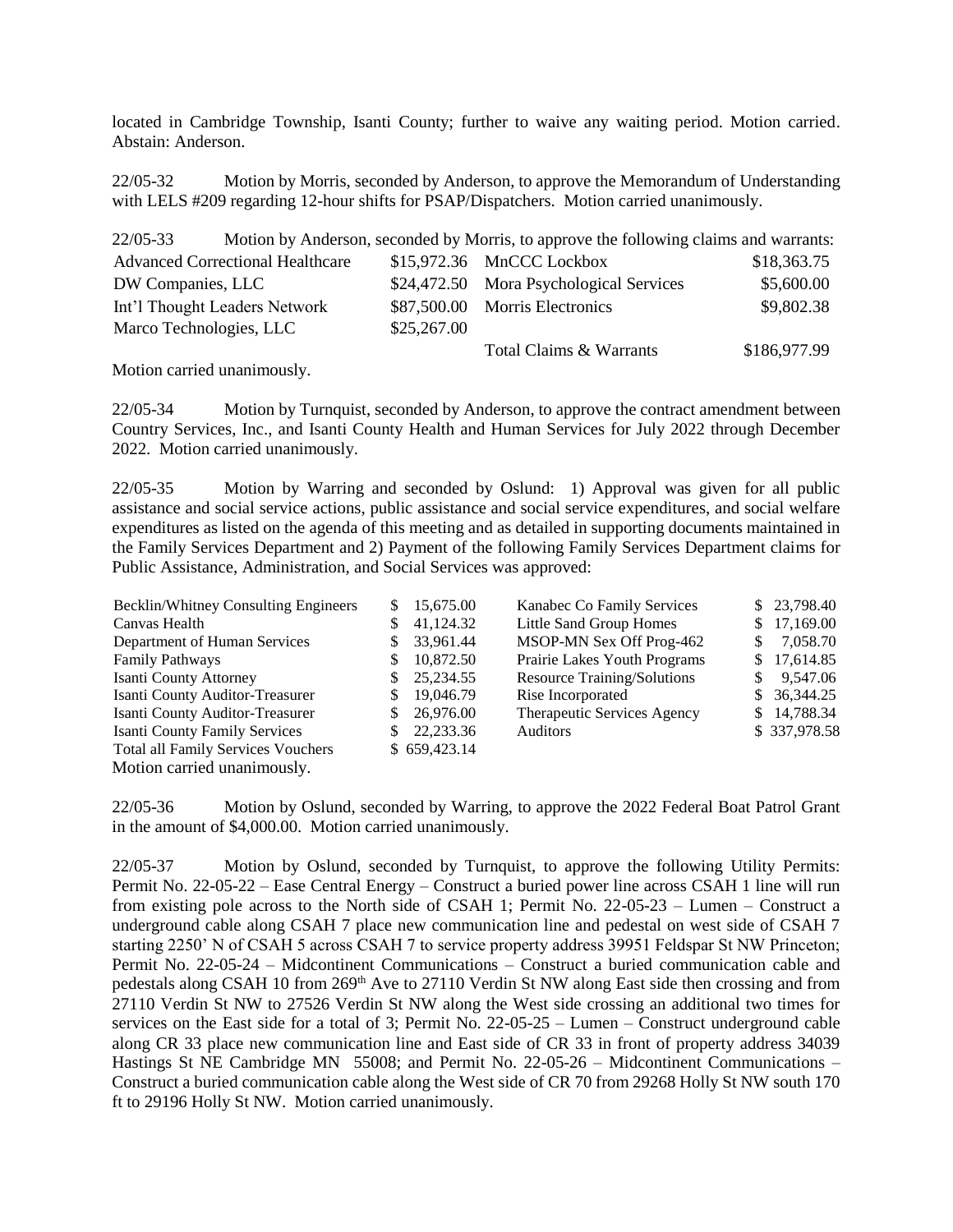O0o At this time, Justin Bergerson, County Engineer, recognized with deep appreciation during National Public Work Week, the Isanti County Highway Department staff for their tremendous contributions to maintaining our County Highways.

22/05-38 Motion by Morris, seconded by Warring, to award Contract No. 2201 to Knife River Corporation, in the amount of \$5,383,945.53, and Contract No. 2202 to Knife River Corporation for the unit prices as shown in attachment CP-22-C-PATCH Unit Prices (on file). Motion carried unanimously.

22/05-39 Motion by Oslund, seconded by Anderson, to approve Sir Lines-A-Lot pavement markings in the amount of \$15.90 per gallon for yellow and \$16.30 per gallon for white latex paint. Motion carried unanimously.

22/05-40 Motion by Morris, seconded by Warring, to approve the following by resolution: ISANTI COUNTY RESOLUTION NO. 22-13-02 MnDOT MASTER PARTNERSHIP CONTRACT NO. 1050317 Whereas, The Minnesota Department of Transportation wishes to cooperate closely with local units of government to coordinate the delivery of transportation services and maximize the efficient delivery of such services at all levels of government; and Whereas, MnDOT and local governments are authorized by Minnesota Statutes sections 471.59, 174.02, and 161.20, to undertake collaborative efforts for the design, construction, maintenance and operation of state and local roads; and Whereas: the parties wish to able to respond quickly and efficiently to such opportunities for collaboration, and have determined that having the ability to write "work orders" against a master contract would provide the greatest speed and flexibility in responding to identified needs. Therefore, be it resolved: 1. That the County of Isanti enter into a Master Partnership Contract with the Minnesota Department of Transportation, a copy of which was before the Board. 2. That the proper County officers are authorized to execute such contract, and any amendments thereto. 3. That the County Engineer is authorized to negotiate work order contracts pursuant to the Master Contract, which work order contracts may provide for payment to or from MnDOT, and that the County Engineer may execute such work order contracts on behalf of the County of Isanti without further approval by this Board. I hereby certify that the above Resolution was presented to and adopted by the Isanti County Board of Commissioners. Motion carried unanimously.

22/05-41 Motion by Warring, seconded by Anderson, to approve the purchase of HPE StoreOnce 3640 in the amount of \$20,609.87. Motion carried unanimously.

22/05-42 Motion by Oslund, seconded by Warring, to approve a temporary intoxicating liquor license for Cambridge-Isanti Area Softball Association for a softball tournament to be held at Sandquist Park on June 9-12, 2022. Motion carried unanimously.

22/05-43 Motion by Anderson, seconded by Warring, to approve the following liquor license renewals: Jumpin Jacks Inc. DBA Jumpin Jacks: On Sale, Off Sale, and Sunday; TNT Enterprises Group LLC DBA Pine Brook Restaurant and Bar: On Sale, Off Sale, and Sunday; Sunrise on Englund Shores LLC: On Sale, Off Sale, Sunday; J&J Inc. of Stanchfield DBA Outback Saloon & Grill: On Sale and Sunday; and Bradford Roadhouse LLC DBA Bradford Roadhouse: On Sale and Sunday. Motion carried unanimously.

22/05-44 Motion by Turnquist, seconded by Anderson, to approve by resolution, the following: RESOLUTION TO APPOINT COUNTY RECORDER, WHEREAS, Minn. Stat §375A.1205 allows a county board to appoint certain offices including the County Recorder; and WHEREAS, pursuant to Minn. Stat. Stat. §375A.1205, Subd. 1, the Isanti County Board of Commissioners appointed the County Recorder under the following circumstance: 1. There was a vacancy in the office as provided in section 351.02; and WHEREAS, the Isanti County Board of Commissioners adopted a resolution on March 1, 2022 to appoint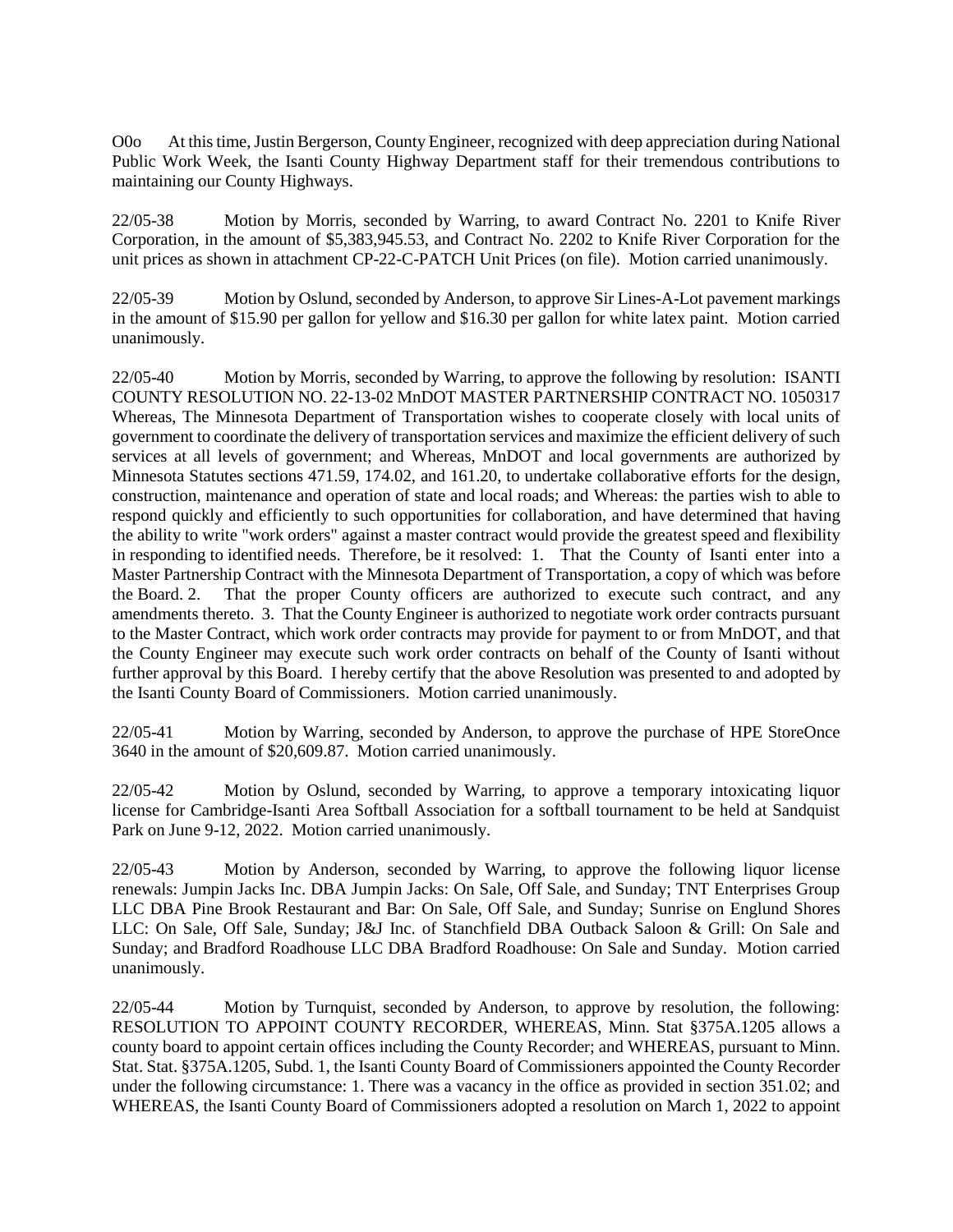the County Recorder position; NOW, THEREFORE BE IT RESOLVED, the Isanti County Board of Commissioners hereby appoints Angie Larson as the County Recorder; and BE IT FURTHER RESOLVED, the Isanti County Board of Commissioners directs that the appointed County Recorder shall assume the statutory duties of this office effective May 18, 2022. Motion carried unanimously.

## PLANNING COMMISSION ACTIONS

22/05-45 Motion by Oslund, seconded by Morris, to approve the request of Cantlin Lake Properties, LLC, 28551 127th Street NW, Zimmerman, MN 55398 to present a preliminary plat of Lake Fannie Acres. Legal description is the N  $\frac{1}{2}$  of the NW  $\frac{1}{4}$  Fct & Pt SW  $\frac{1}{4}$  of the NW  $\frac{1}{4}$  of Section 10, Township 35, Range 23, Cambridge Township, with the following condition: Lots 1 & 2, lots 3 & 4, and 5 & 6 must share an access for a total of three accesses off the Township Road. Motion carried unanimously.

22/05-46 Motion by Turnquist, seconded by Oslund, to approve the request of Robert & Katherine Scott, 2555 Highway 95 NW, Cambridge, MN 55008 to present a preliminary plat of Scotties Place. Legal description is Pt SE ¼ of the NE ¼ of Section 28, Township 36, Range 24 & the E ½ of the SE ¼ of the SE ¼ of Section 10, Township 36, Range 24, Springvale Township, with the following condition: 1. Must receive approval from MN DOT for the approach for the driveway prior to application of the final plat. Motion carried unanimously.

22/05-47 Motion by Oslund, seconded by Warring to approve the request of Brett Yerks, 30190 Roanoke Street NW, Cambridge, MN 55008, for an Interim Use Permit for a limited rural business and extended home occupation conducted within an accessory building for a woodworking business. Legal description is the SE  $\frac{1}{4}$  of the SE  $\frac{1}{4}$  Excepting: N  $\frac{1}{2}$  of the N  $\frac{1}{2}$  of the SE  $\frac{1}{4}$  of Section 13, Township 35, Range 25, Spencer Brook Township, with the following conditions: 1. This interim use permit is for a woodworking business. 2. Hours of operation to be 8:00 a.m. to 8:00 p.m. Monday through Saturday. 3. No more than four non family member employees. 4. One 35 square foot sign per the Isanti County Zoning Ordinance and if lighted adequate measures will be placed in such a manner that no disturbance to neighboring properties will result. 5. One accessory building will be utilized for the business. 6. Adequate off street parking shall be provided. 7. The principle operator of the Home Occupation must reside and have homestead status on this parcel. 8. This Interim Use Permit will cease once Brett Yerks no longer lives on the property and /or the business ceases for one consecutive year. 9. Must meet all local, state and federal regulations. 10. All materials and vehicles, incidental to the business shall be stored within the accessory building. Findings: 1. There are no close residences so the interim use will not be injurious to the use and enjoyment of other property in the immediate vicinity for the purpose already permitted, nor substantially diminish and impair property values within the immediate vicinity. 2. The property is heavily screened and buffered by evergreens and trees so that the establishment of the interim use will not impede the normal and orderly development and improvement of surrounding vacant property for uses predominate in the area. 3. He will be constructing a structure for the business so that adequate utilities, access road, drainage and other necessary facilities have been or are being provided. 4. Up to three customers on site at one time and parking will be provided so that adequate measures have been or will be taken to provide sufficient off-street parking and loading space to serve the proposed use. 5. There will be one sign and if lit must be directed away from traffic and neighboring properties so that adequate measures have been or will be taken to prevent or control offensive odors, fumes, dust, noise and vibration so that none of these will constitute a nuisance, and to control lighted sign and other lights in such a manner that no disturbance to neighboring properties will result. Motion carried unanimously.

22/05-48 Motion by Anderson, seconded by Morris, to approve the request of Pine Brook Investments, 4896 Highway 95 NW, Cambridge, MN 55008 for a Conditional Use Permit for a free standing on premise business sign. Legal description is Lot 1 Block 1 Sweningson 3rd Addition of Section 25, Township 36, Range 25, Wyanett Township, with the following conditions: 1. This is for a 6' x 12'